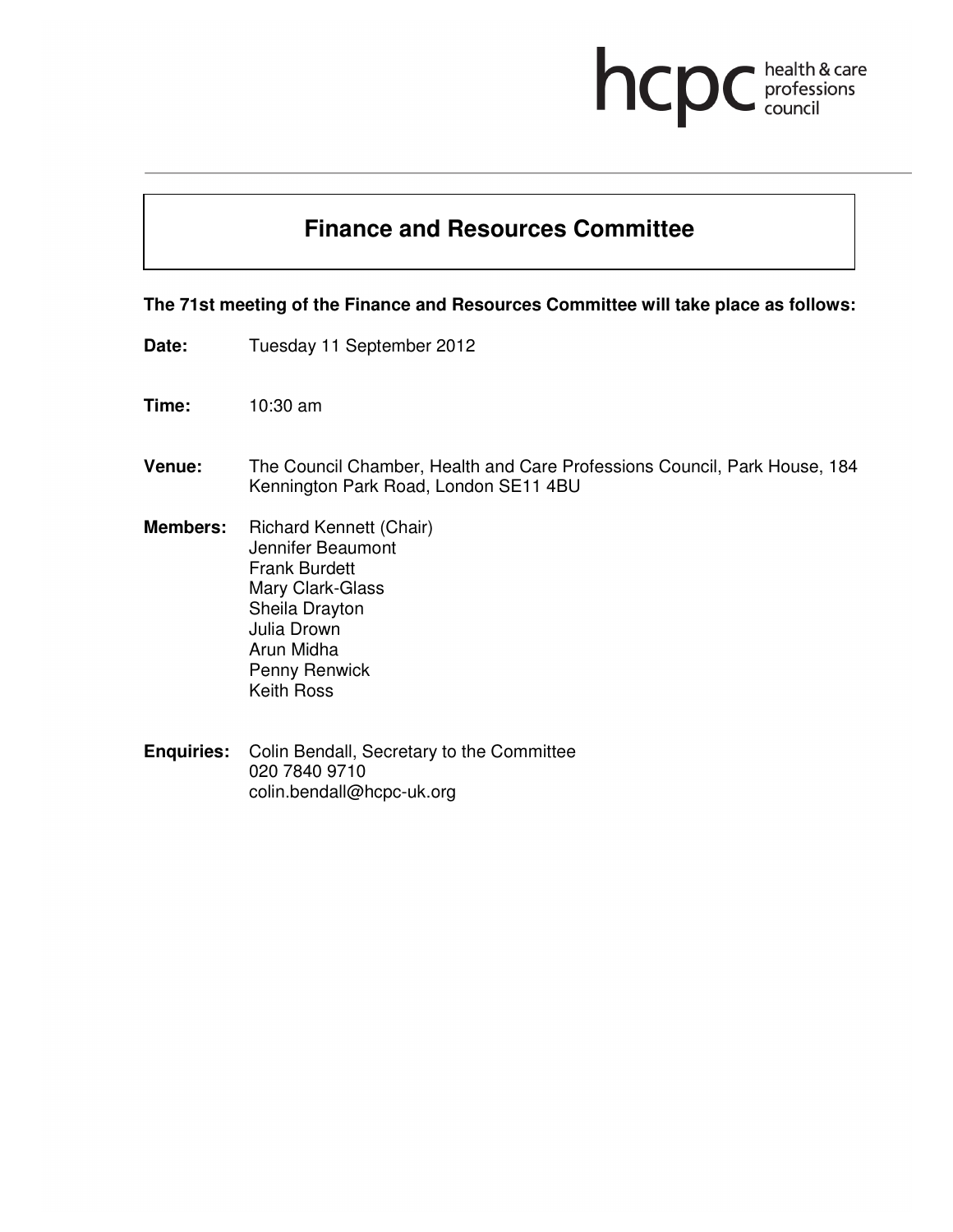### Part 1 – Public Agenda

| 1              | <b>Apologies for absence</b>                                                                                                      | verbal                    |
|----------------|-----------------------------------------------------------------------------------------------------------------------------------|---------------------------|
| $\overline{c}$ | <b>Approval of agenda</b>                                                                                                         | verbal                    |
| 3              | <b>Declaration of members' interests</b>                                                                                          | verbal                    |
| 4              | Minutes of the Finance and Resources Committee meeting of<br>19 July 2012<br>Colin Bendall - Secretary to the Committee           | enclosure 1<br>FRC 67/12  |
| 5              | <b>Matters arising</b><br>Colin Bendall - Secretary to the Committee                                                              | verbal                    |
| 6              | <b>Finance report</b><br>Tim Moore - Director of Finance                                                                          | enclosure 2<br>FRC 68/12  |
| $\overline{7}$ | <b>Human Resources report</b><br>Teresa Haskins - Director of Human Resources                                                     | enclosure 3<br>FRC 69/12  |
| 8              | <b>Partner Manager report</b><br>Hayley Graham - Partner Manager                                                                  | enclosure 4<br>FRC 70/12  |
| 9              | <b>Information Technology report</b><br>Guy Gaskins - Director of Information Technology                                          | enclosure 5<br>FRC 71/12  |
| 10             | <b>Operations report</b><br>Greg Ross-Sampson - Director of Operations                                                            | enclosure 6<br>FRC 72/12  |
|                | Items for discussion/approval                                                                                                     |                           |
| 11             | <b>Transfer of regulatory functions from General Social Care Council</b><br>to HCPC<br>Marc Seale - Chief Executive and Registrar | enclosure 7<br>FRC 73/12  |
| 12             | Purchase order/invoice signatory list and bank mandate<br>Tim Moore – Director of Finance                                         | enclosure 8<br>FRC 74/12  |
| 13             | Policy for travel by air<br>Marc Seale - Chief Executive and Registrar                                                            | enclosure 9<br>FRC 75/12  |
|                | Items for information                                                                                                             |                           |
| 14             | <b>Review of Partner appraisal</b><br>Hayley Graham - Partner Manager                                                             | enclosure 10<br>FRC 76/12 |
|                |                                                                                                                                   |                           |

| Date       | Ver. | Dept/Cmte | Doc Type | Title                           | <b>Status</b> | Int. Aud. |
|------------|------|-----------|----------|---------------------------------|---------------|-----------|
| 2012-08-31 |      | F&R.      | AGD      | Finance and Resources Committee | Final         | Public    |
|            |      |           |          | agenda 11 September 2012        | DD: None      | RD: None  |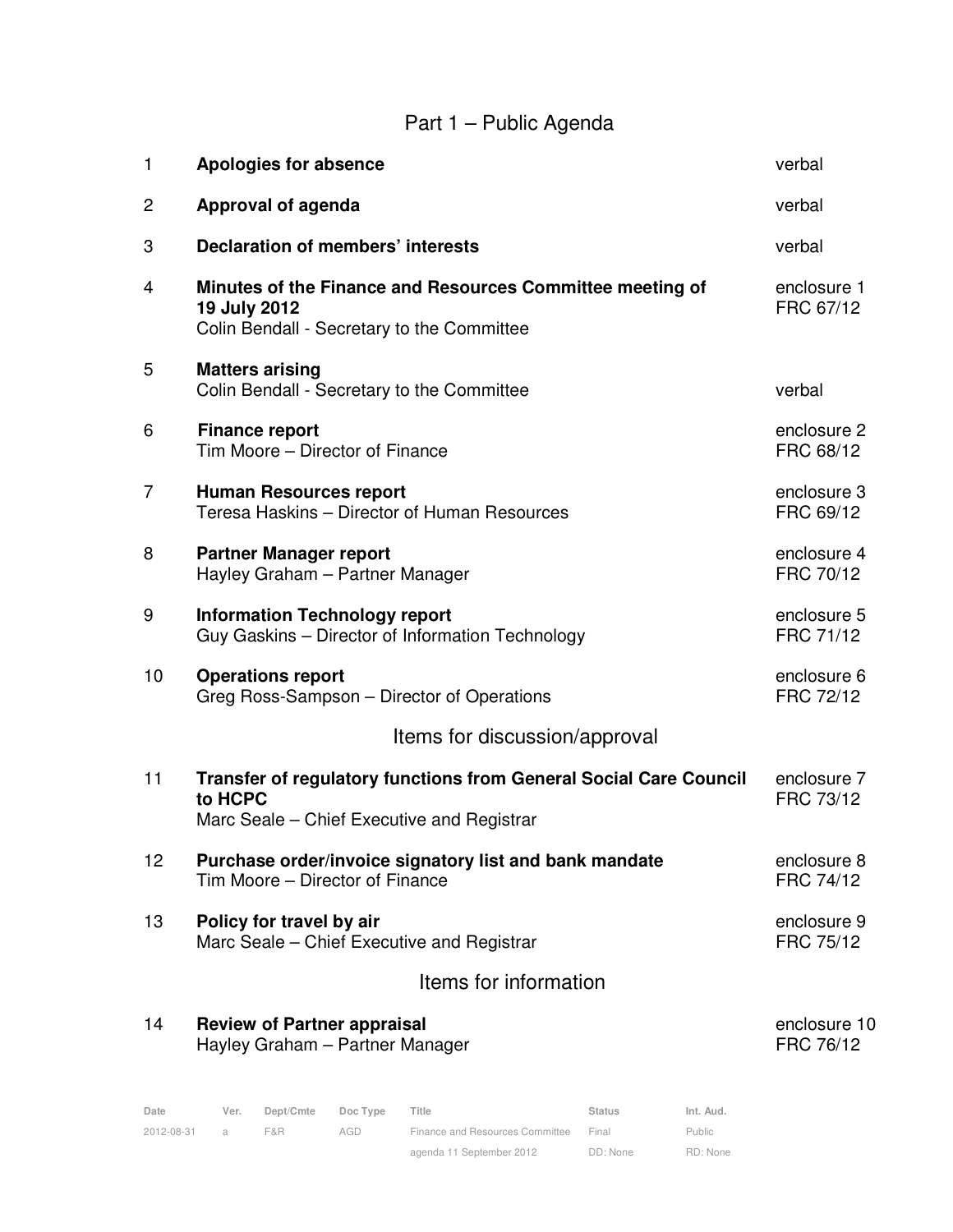15 **Exit interview report 2011-12** enclosure 11 Teresa Haskins – Director of Human Resources Terms FRC 77/12

- 16 **Any other business** Previously notified and agreed by the Chair
- 17 **Date & time of next meeting:** 10.30 am Tuesday 20 November 2012

#### **Subsequent meetings at 10.30 am:**

Thursday 31 January 2013 Tuesday 5 March 2013 (Remuneration Committee only) Tuesday 19 March 2013 Thursday 25 April 2013 Tuesday 18 June 2013 Thursday 18 July 2013 Tuesday 10 September 2013 Thursday 21 November 2013

#### **Resolution**

The Committee is invited to adopt one or more of the following:

'The Committee hereby resolves that the remainder of the meeting shall be held in private, because the matters being discussed relate to one or more of the following;

- (1) information relating to a registrant, former registrant or applicant for registration:
- (2) information relating to an employee or officer holder, former employee or applicant for any post or office;
- (3) the terms of, or expenditure under, a tender or contract for the purchase or supply of goods or services or the acquisition or disposal of property;
- (4) negotiations or consultation concerning labour relations between the Council and its employees;
- (5) any issue relating to legal proceedings which are being contemplated or instituted by or against the Committee or the Council;
- (6) action being taken to prevent or detect crime or to prosecute offenders;
- (7) the source of information given to the Committee in confidence; or
- (8) any other matter which, in the opinion of the Chair, is confidential or the public disclosure of which would prejudice the effective discharge of the Committee's or Council's functions.'

| Date       | Ver.          | Dept/Cmte | Doc Type | Title                           | <b>Status</b> | Int. Aud.     |
|------------|---------------|-----------|----------|---------------------------------|---------------|---------------|
| 2012-08-31 | $\mathcal{A}$ | F&R.      | AGD      | Finance and Resources Committee | Final         | <b>Public</b> |
|            |               |           |          | agenda 11 September 2012        | DD: None      | RD: None      |